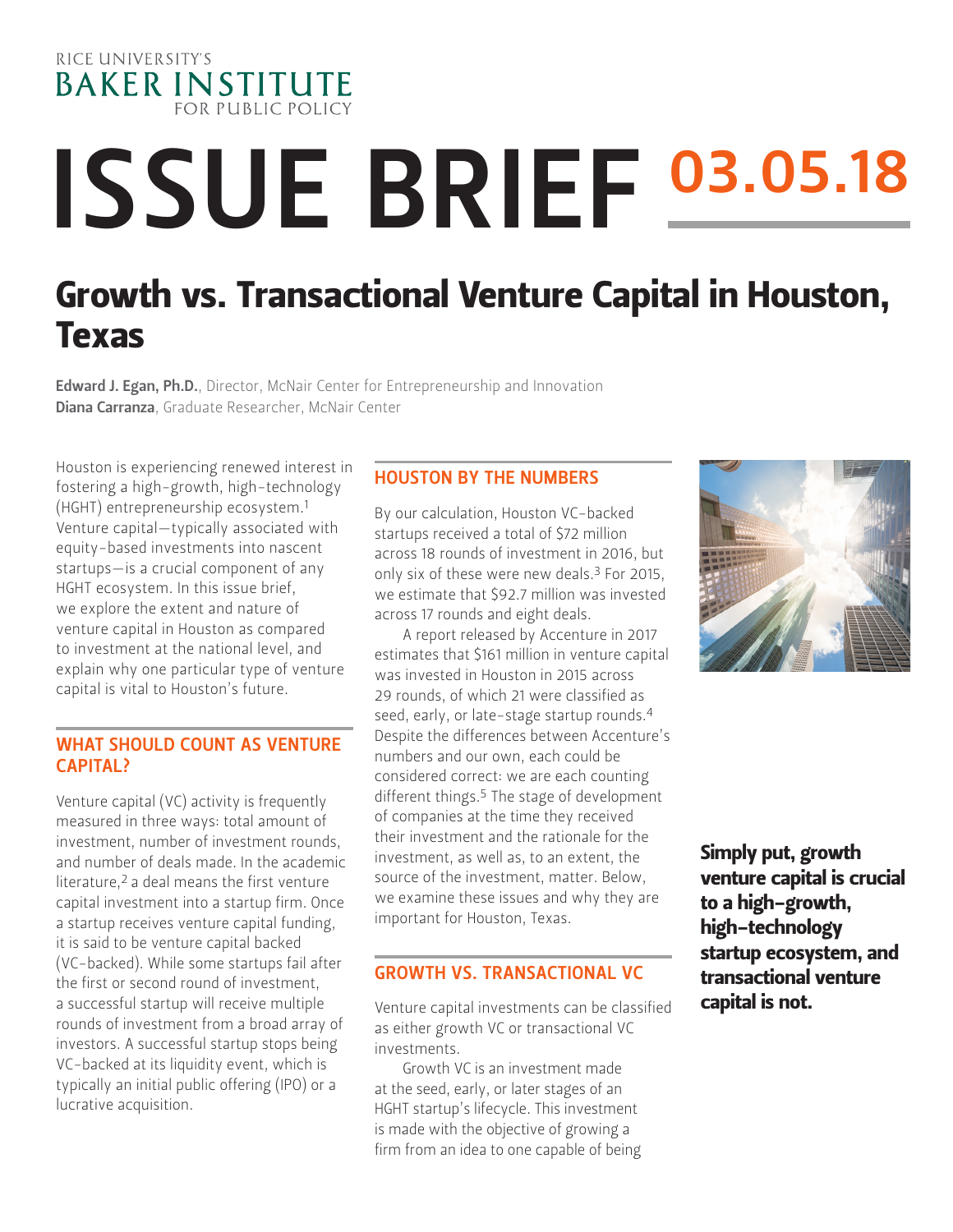While [growth] venture capital investment across the country is growing back to year 2000 levels, Houston has flatlined.

listed on a stock exchange or bought by an established incumbent. New ventures that are capable of this kind of rapid growth are concentrated in a small number of industries, particularly information technology (IT) and biotechnology.

Beginning in the early 2000s, venture capitalists started using their expertise to provide transactional investment to non-HGHT firms as well as startups. Transactional VC is a private equity investment in companies in need of funding for expansion, new-market entry, operations restructuring, or other largescale corporate finance needs, including bridge loans before an initial public offering or investment to complete or undergo an acquisition. Many recipients of transactional VC have never received growth VC. For example, venture capitalists participated in more than 95 percent of all U.S. IPOs and acquisitions by publicly traded firms in 2015, but did not invest growth VC in the vast majority of them.6 Including transactional investments with growth investments overestimates the finance flowing into HGHT entrepreneurship ecosystems. Figure 1 illustrates the differences between growth and transactional venture capital.

## PRIVATE EQUITY VS. VENTURE CAPITAL

Private equity (PE) firms further complicate the differentiation between growth and transactional capital, particularly because some data sources mix private equity and venture capital investments together.

Traditional private equity firms focused on leveraged or management buyouts of publicly traded firms. In the 1980s, PE firms would provide capital to buy listed firms off of stock exchanges with the intention of restructuring and refocusing them, before making a new public offering under new management or with a new ownership structure. But modern PE firms primarily invest in privately held firms instead.7 These investments are seldom in HGHT companies; their target companies tend to be large and established, and in traditional sectors like energy, real estate, manufacturing, transportation, and retail.

However, private equity firms also make investments on the secondary market, buying stock from other PE firms and from venture capitalists. And they sometimes make direct (generally later stage or transactional) investments into privately held companies, some of which are VC backed. In such cases, they are most likely to participate as co-investors or for a single round. When they do participate in HGHT startups, they mostly provide transactional investment. Table 1 summarizes the differences between growth and transactional "venture" investments.

## GROWING AN HGHT ECOSYSTEM

Simply put, growth venture capital is crucial to an HGHT startup ecosystem, and transactional venture capital is not. Transactional VC may assist mature HGHT startups, but startups can, and frequently do, go from later stage VC directly to liquidity events. In addition, cities that have large amounts of transactional VC and little to no growth VC cannot sustain

#### Startups:  $0 - 5$  years **Developed Firms GROWTH TRANSACTIONAL VC** VC.  $\bullet$  Commercialize • Bridge loans and expand **SEED LATE**  $MVP(s)$ ● Acquisition finance • Repeat and • Expansion / scale re-structuring Create Minimum **Establish market** Viable Product(s) dominance **EARLY TRANSACTIONS** Prepare for IPO • Search for or acquisition market fit

**SOURCE** Authors' own analysis

## FIGURE 1 — GROWTH VS. TRANSACTIONAL VENTURE CAPITAL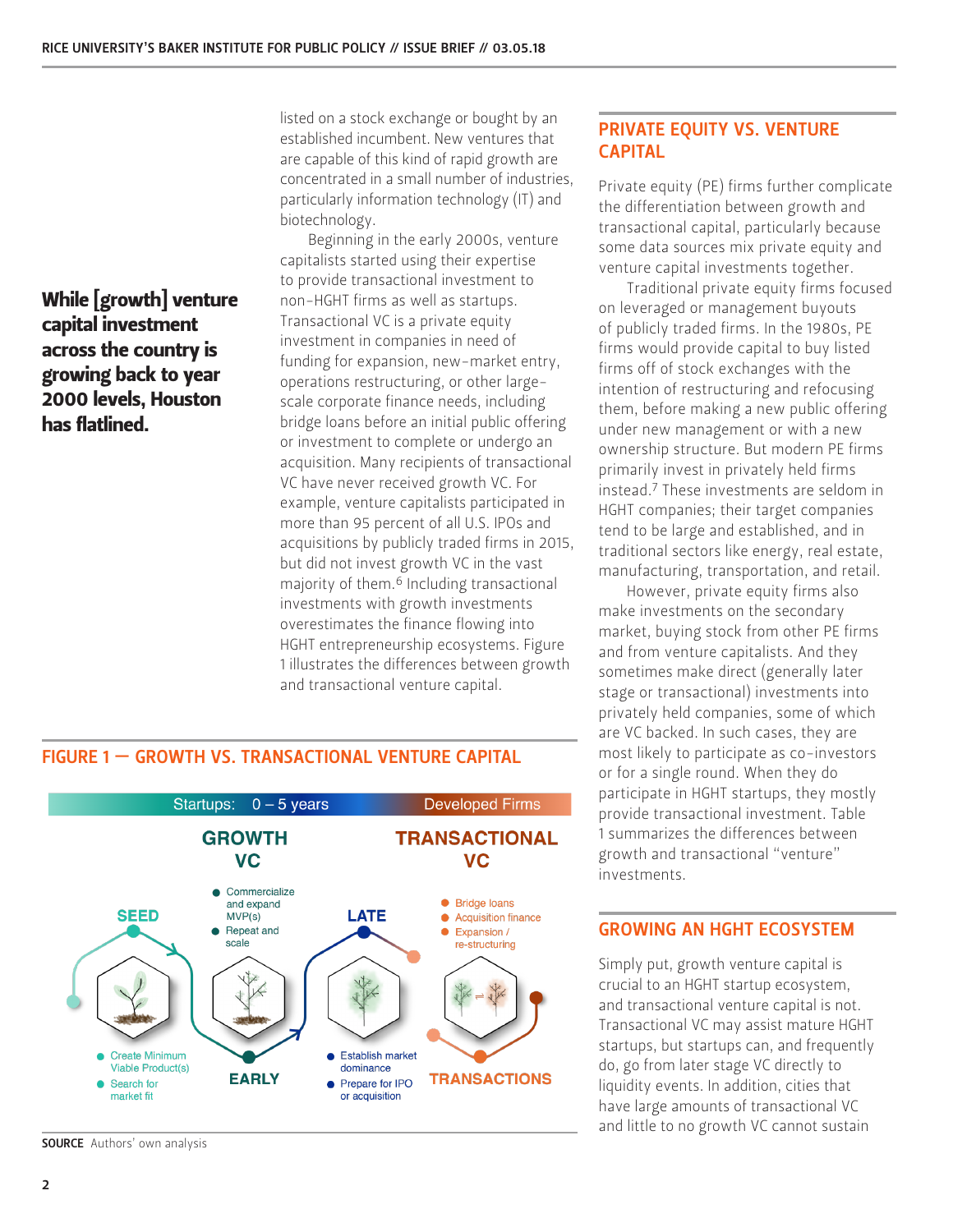HGHT ecosystems. In these cases, the transactional VC is either going to non-HGHT firms, or the ecosystem only has HGHT firms that are at the end of their lifecycle and features little new startup activity.

We assess Houston through this lens: we analyze growth venture capital and transactional venture capital in the city using data from 1998 to 2016, and compare Houston's results to national trends.

## NATIONAL GROWTH VC

Figure 2 shows growth VC investment into venture-backed startups in the United States from 1998 to 2016. The green bars represent the total dollars invested in nominal amounts (i.e., not adjusted for inflation), the grey line shows the number of rounds of investment, and the orange line shows the number of new deals.

The peak of venture capital investment took place in the year 2000, at the height of the dotcom bubble. By the end of 2001, the majority of publicly traded dotcom companies had folded, and trillions of dollars of market capitalization had vanished.8 The unusual peak in 2000 was driven by an oversupply of VC and led to a significant decline of venture capital activity in the years that followed. A steady recovery then took place until declines in 2009 and 2010, which were affected by the 2007 global financial crisis, 9 before resuming. VC investment is now approaching year 2000 levels, but with the supply and demand of venture capital in apparent balance.

Despite the great recession of 2007, U.S. growth VC investment nearly doubled from 2006 to 2016, with an 81 percent increase in nominal terms. This overall steep upward trend was marked by two peaks, one in 2011 of \$25.6 billion, and one in 2015 at over \$41.4 billion. Totals for 2017 appear poised to approach or match 2015 levels.10 The number of rounds also averaged 3,000 per year between 2006 and 2016, and both deals and total number of rounds showed a moderate-to-strong growth trend during that period.

## TABLE 1 — DIFFERENCES BETWEEN GROWTH VC AND TRANSACTIONAL VC

|  |                                          | <b>Growth VC</b>                                                                                                                  | <b>Transactional VC</b>                                                                                                                                                                                                         |
|--|------------------------------------------|-----------------------------------------------------------------------------------------------------------------------------------|---------------------------------------------------------------------------------------------------------------------------------------------------------------------------------------------------------------------------------|
|  | Selection of<br>companies                | Focused almost exclusively<br>on HGHT startups, which are<br>concentrated in information<br>technology (IT) and<br>biotechnology. | Available to any company that needs<br>financing for a transaction, such as<br>an IPO, acquisition, restructuring, etc.<br>Recipients are in a broad range of<br>industries.                                                    |
|  | Source of<br>capital                     | Venture capitalists, though<br>sometimes a PE firm will<br>participate in a round.                                                | Venture capitalists, PE firms, hedge<br>funds, investment banks, etc. Only<br>referred to as transactional VC when<br>made by a venture capitalist or PE<br>firm that self-identifies the investment<br>as "VC investment."     |
|  | <b>Future financial</b><br>capital needs | Multiple rounds of investment<br>are common for startups that<br>ultimately achieve an IPO or<br>are acquired by another firm.    | Supports developed firms through a<br>specific transaction. The transaction<br>might be a stepping stone to further<br>investment-such as bridge funding<br>to reach an IPO-but this is generally<br>provided by other sources. |

**SOURCE** Authors' own analysis

## HOUSTON'S GROWTH VENTURE CAPITAL

From the late 1990s through the mid-2000s, Houston appears to have followed the national trends, albeit on a reduced scale (Figure 3). For the last decade, though, Houston deviated substantially from the national pattern. While venture capital investment across the country is growing back to year 2000 levels, Houston has flatlined.

In 2006, Houston's total venture capital investment was \$83 million. By 2016, there was just \$72 million in VC investment; Houston ended the last decade with 13 percent less VC investment than when it started. Moreover, these investment amounts are in nominal dollars. In 2016 dollars, Houston's venture investment fell from \$100 million to \$72 million—a 28 percent decrease.11

## Houston risks being shut out of America's future innovative economy.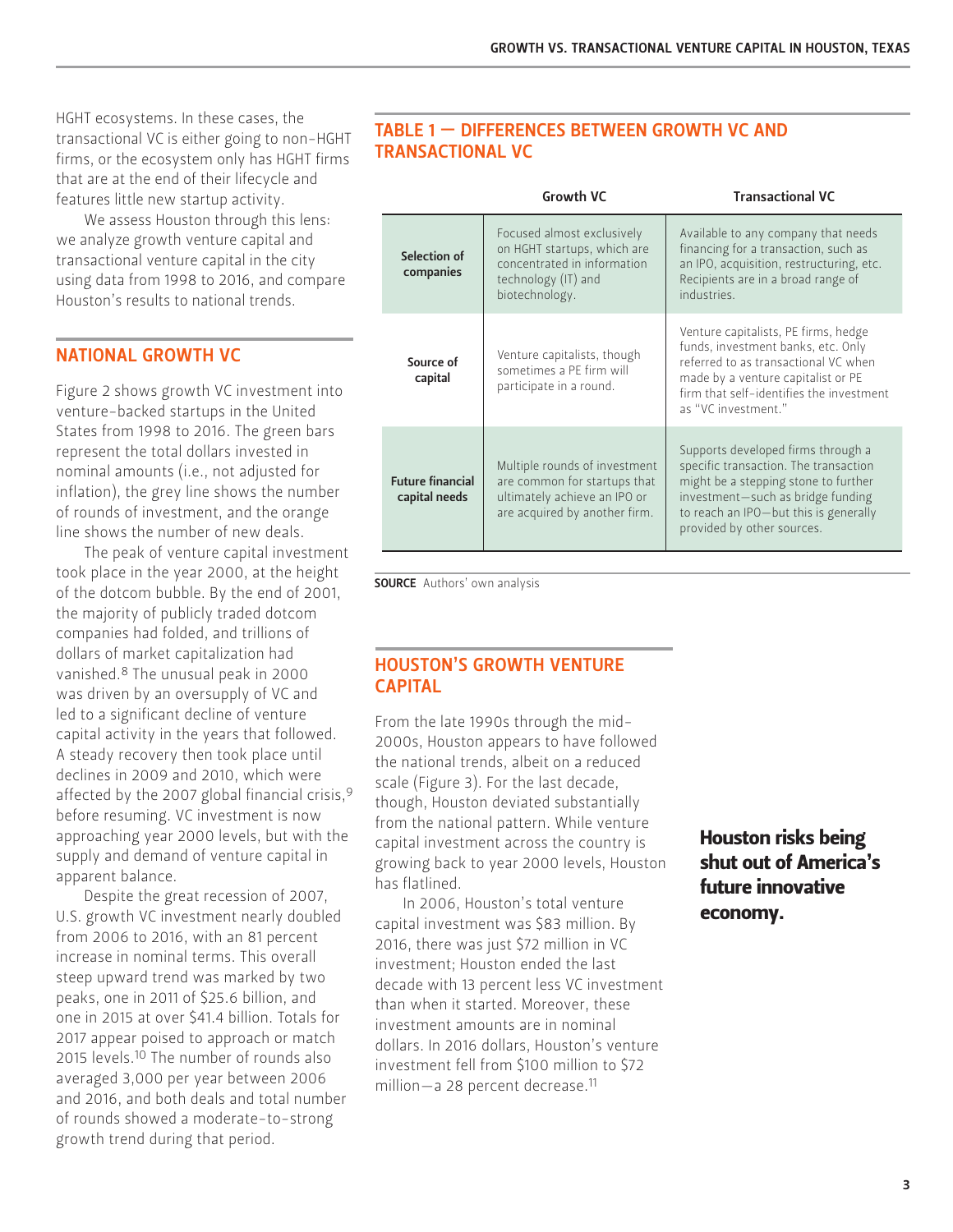

SOURCE Authors' own analysis, based on data from Thomson Reuter's VentureXpert

## FIGURE 3 — HOUSTON GROWTH VENTURE CAPITAL







U.S. growth venture capital increased by 81% between 2006 and 2016, while Houston's growth VC dropped by 13% during that same time.

Houston's venture capital investment shows a great degree of volatility, with promising peaks followed by dramatic falls. This is a trend commonly seen in nascent ecosystems that have not achieved a critical mass of startup companies.12 Houston recorded an overall high of \$192.7 million in VC investment for 2008, followed by a 46 percent decline the next year to \$103.2 million. While this decrease could be partly attributed to the 2007 global financial crisis, the drop in national investment is much more muted.13 Further, Houston demonstrated the same pattern in 2011, with a peak of \$168.6 million followed by a 52 percent decrease in 2012 to \$81.5 million.

Houston's venture capital investment in 2016 was around half the amount invested in 2013 and 2014. It would be tempting to attribute this to the collapse of oil prices in late 2014,<sup>14</sup> as Houston's economy is heavily focused on oil and gas, but HGHT startups are seldom in the oil and gas sector.<sup>15</sup>

# SHUT OUT OF THE FUTURE?

Overall, Houston's trajectory in venture capital dollars invested is best described as flat or a weak inverted U. The city's trend in new deals and rounds is similar, ranging between four and eight per year.

Houston ranked 39th in The Top 100 U.S Startup Cities for 2016 Report,<sup>16</sup> down from 21st in 2006. Much of this drop comes from the rise of other cities, so Houston's fall is a relative one. But Houston is still the only former top 25 city to have less venture capital investment today than it did a decade ago.17 With less than 1 percent of U.S. venture capital now flowing into Houston—the fourth-largest U.S. city by population and sixth-largest metro area by GDP—and with HGHT firms driving U.S. economic growth and prosperity,18 Houston risks being shut out of America's future innovative economy.

## NATIONAL TRANSACTIONAL VENTURE CAPITAL

There has been a clear upward trend in transactional venture capital at the national level following the dotcom crash (see Figure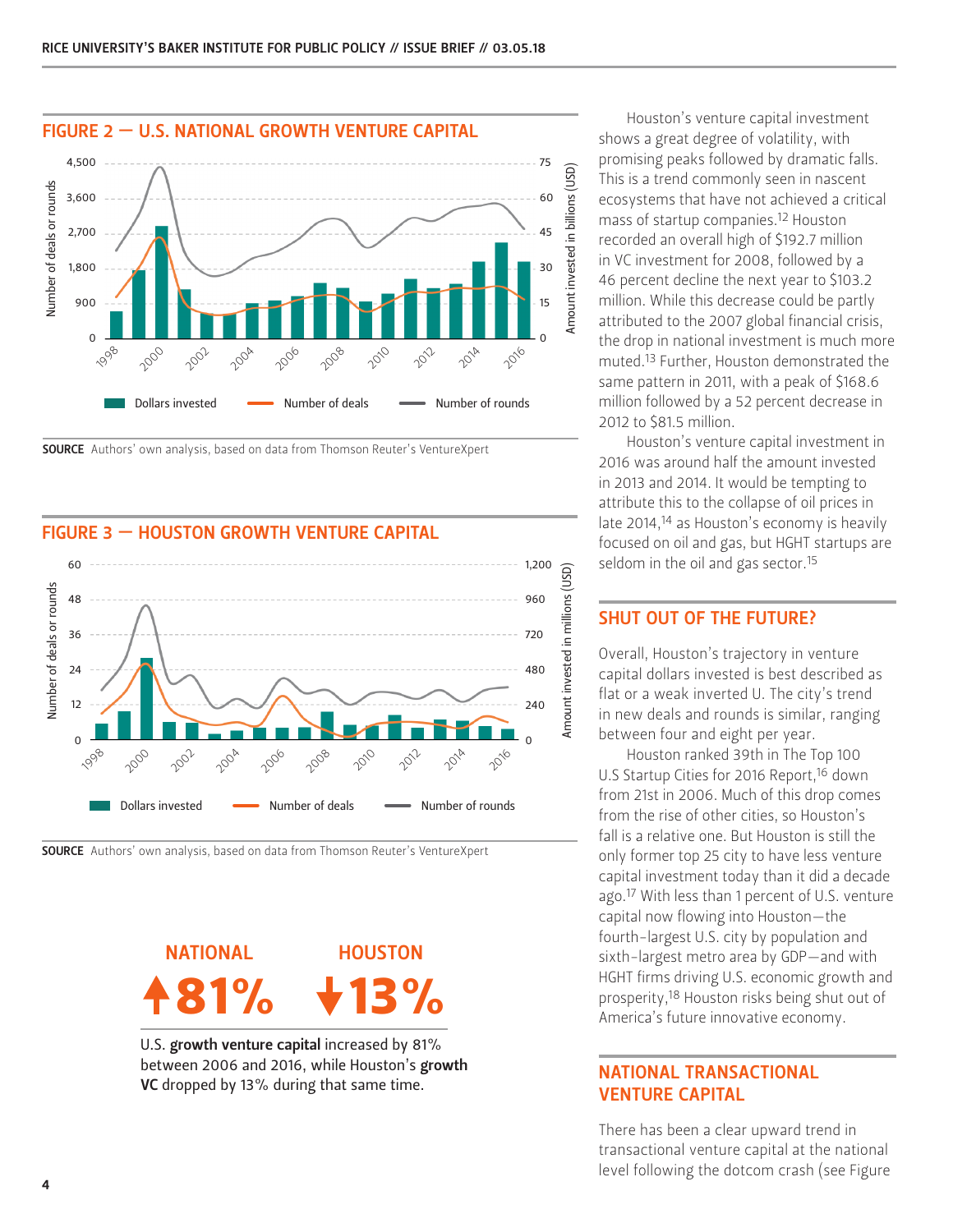4). The total dollars invested have increased by 93 percent in the last decade, rising from nearly \$26.6 billion in 2006 to around \$51.4 billion in 2016. The fall from \$42 billion in 2007 to \$32 billion in 2008 might be associated with the financial crisis, and the recent peak of nearly \$55.8 billion invested in 2015 came close to levels in 2000.

Transactional VC tends to involve fewer rounds with larger investments than growth VC, since the recipient firms are typically well-established and seeking substantial financing. The greater number of rounds per deal is due to the transactional nature of the rounds. Once a firm builds a relationship with an investor, it may require a bridge loan followed by a convertible note to make an acquisition, and so forth. The number of rounds of growth VC a startup can receive is limited by the duration of a firm's growth from its inception to its liquidity event.

## TRANSACTIONAL VC IN HOUSTON

Transactional VC is far more dynamic and sizeable in Houston than growth VC. The average amount of growth VC in the city is around one-third of the average amount of transactional VC for the 10-year period from 2006 to 2016.19

Transactional VC investment in Houston totaled \$260.2 million in 2006 but rose to a staggering \$1.25 billion in 2016 (see Figure 5). Houston's transactional VC has trended upward, mirroring national results, but Houston's levels rose 379 percent, compared to 93 percent nationally.

However, Houston's transactional VC investment shows a great degree of volatility. In recent years, transactional investment has cycled on and off, with peaks in 2012 (at \$561.9 million), 2014 (at \$958 million), and the highest peak in 2016 (at \$1.25 billion).

## HOUSTON'S SEPARATE WORLDS

Transactional VC and growth VC do sometimes overlap—especially when an HGHT startup takes transactional VC rather than a later round investment—but, particularly in Houston, they largely exist in

93% 4379% NATIONAL HOUSTON

U.S. transactional venture capital increased by 93% between 2006 and 2016, and Houston's transactional VC increased by 379% during that same time.

## FIGURE 4 — U.S. NATIONAL TRANSACTIONAL VENTURE CAPITAL



SOURCE Authors' own analysis, based on data from Thomson Reuter's VentureXpert



**SOURCE** Authors' own analysis, based on data from Thomson Reuter's VentureXpert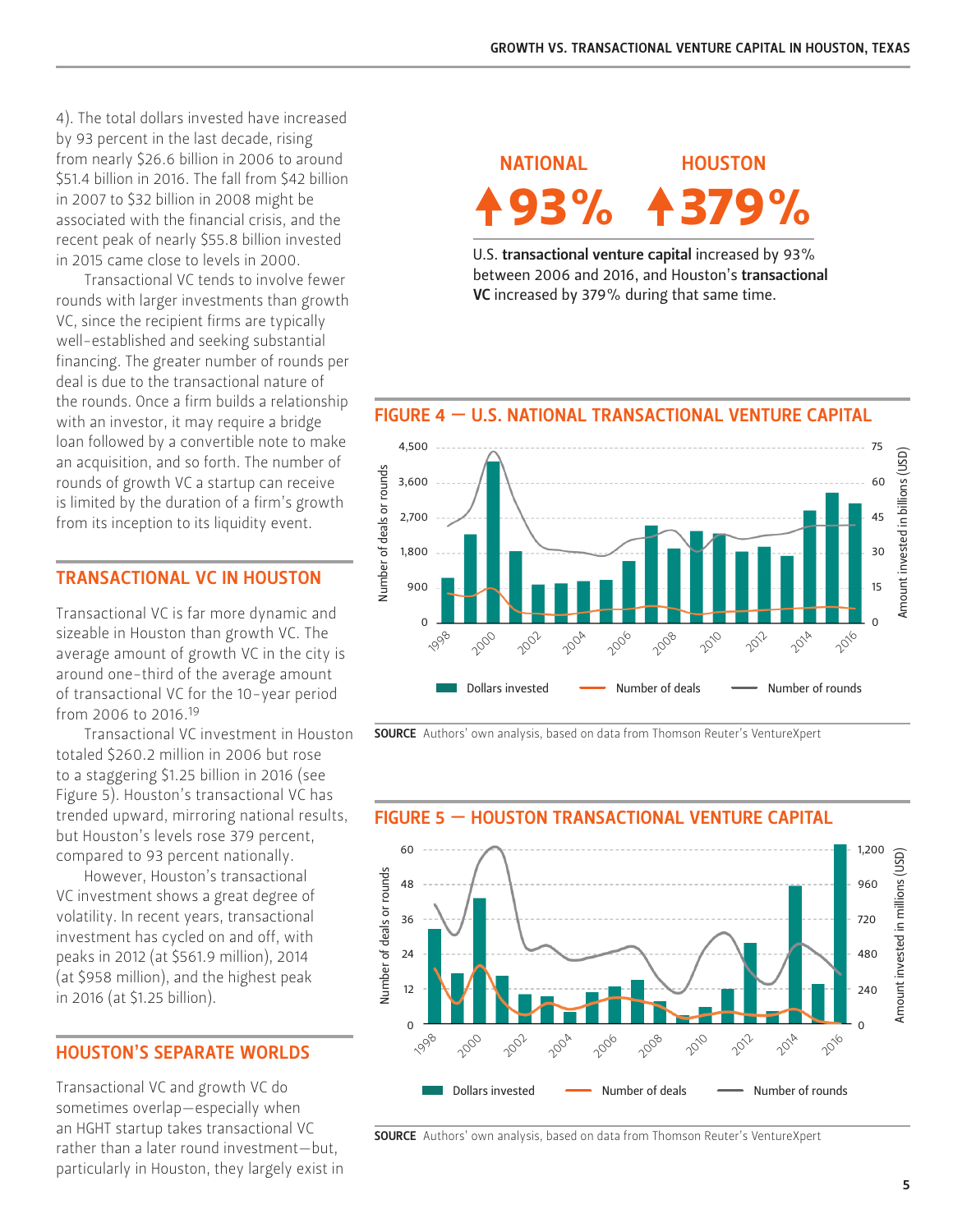Houston would need to increase its nominal investment by 75 percent year-on-year over the next six years to reach its goal. This simply isn't feasible.

A realistic, but still aggressive, goal for Houston would then be around a 15 percent year-on-year increase in growth VC.

separate worlds. Houston's transactional VC is, unsurprisingly, prevalent in the oil and gas sector and has little if anything to do with HGHT startups.

Even within a venture capital fund that provides both growth and transactional investment, these different types of deals are usually handled by different partners and associates, as they require specialized expertise. There is, therefore, little hope of spurring growth VC by attracting transactional VC in general, and the transactional VC focus on energy firms makes this even less likely in Houston.20

## **CONCLUSION**

The City of Houston has set the ambitious goal of joining the nation's top entrepreneurship ecosystems, creating 10,000 new technology jobs, and luring \$2 billion in venture capital investment to Houston-based startups by 2022.21 These goals rely on growth venture capital, not transactional venture capital. With 2016 growth VC investment standing at \$72 million for the city, Houston would need to increase its nominal investment by 75 percent yearon-year over the next six years to reach its goal. This simply isn't feasible.22

There are two good reasons to believe that Houston will turn a corner, perhaps even in its 2017 totals: Houston's pipeline of accelerator or incubator supported startups grew 1,189 percent from 2011 to 2016,23 and its current policy efforts (including various task forces, <sup>24</sup> an innovation district,25 Houston Exponential,26 and a fund of funds)27 appear constructive. If these policy efforts work to enhance, rather than undermine, market forces, Houston's growth VC investment should break out of its current ranges with a clear upward trajectory.

A realistic, but still aggressive, goal for Houston would then be around a 15 percent year-on-year increase in growth VC. This would allow Houston to reach around \$170 million in growth VC invested, with perhaps 14 new deals and a stock of almost 80 actively funded VC-backed startup firms, by 2022. Houston would then likely become a top 25 U.S. city for HGHT startups, though

its ecosystem would still be emerging and startups would remain a very small part of Houston's economy. With yet another decade of sustained growth, Houston could finally join the set of other giant metropolises that are harnessing the power of this century's driving force for American economic growth.

## ENDNOTES

1. See Lydia DePillis, "Houston is Starting to Work on its Startup Problem," *Houston Chronicle*, February 23, 2017. Retrieved from [http://www.chron.com/](http://www.chron.com/business/texanomics/article/Houston-is-starting-to-work-on-its-startup-problem-10951608.php) [business/texanomics/article/Houston](http://www.chron.com/business/texanomics/article/Houston-is-starting-to-work-on-its-startup-problem-10951608.php)[is-starting-to-work-on-its-startup](http://www.chron.com/business/texanomics/article/Houston-is-starting-to-work-on-its-startup-problem-10951608.php)[problem-10951608.php](http://www.chron.com/business/texanomics/article/Houston-is-starting-to-work-on-its-startup-problem-10951608.php).

2. See, for example, Josh Lerner, "The Syndication of Venture Capital Investments," *Financial Management* 23, no. 3 (1994): 16-27. However, from an investor's perspective, a deal can mean the first investment in a startup firm. See, for example, Thomas Hellmann, Laura Lindsey, and Manju Puri, "Building Relationships Early: Banks in Venture Capital," *Review of Financial Studies* 21, no. 2 (2008): 513-541.

3. The primary data used in this report comes from Thomson Reuters Corporation's VentureXpert database.

4. See "Innovation in Houston: A Study of the Bayou City's Startup Ecosystem," Accenture and The Greater Houston Partnership, March 2017. Retrieved from [http://www.houston.org/pdf/comm/](http://www.houston.org/pdf/comm/Innovation-Accenture-Final-Report.pdf) [Innovation-Accenture-Final-Report.pdf.](http://www.houston.org/pdf/comm/Innovation-Accenture-Final-Report.pdf) Note that Accenture refers to rounds as deals.

5. Accenture counts some transactional VC and PE investments as late-stage growth VC investments, while this analysis counts transactional VC separately.

6. Data from Thomson-Reuters VentureXpert, SDC Mergers & Acquisitions, and Global New Issues. Weighting by transaction value, venture capitalists on average participated in 90 percent of all IPOs from 2010 to 2015 and in 93 percent of all disclosed mergers and acquisitions by U.S. publicly traded firms from 2006 to 2015.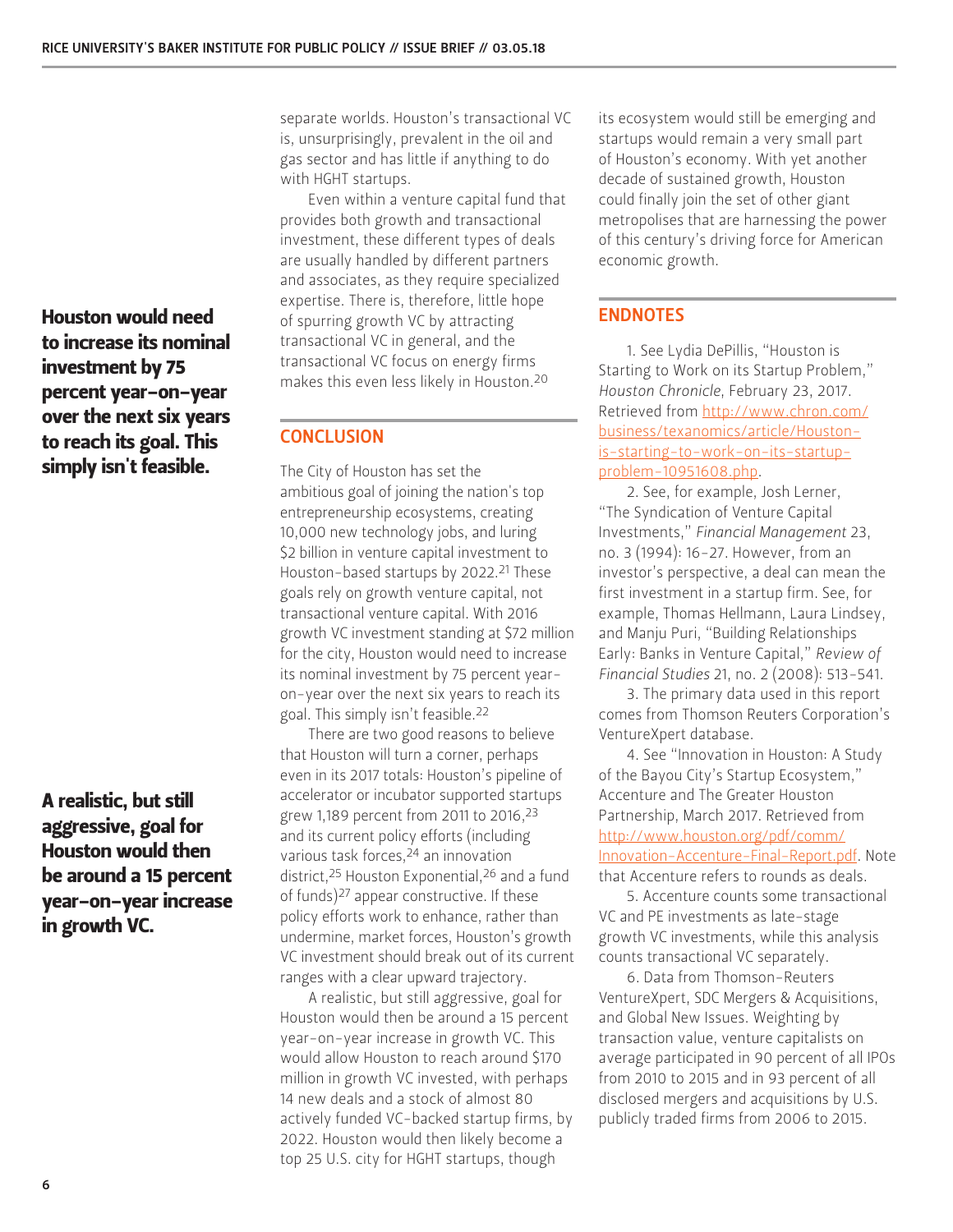7. In a sample of private equity recipients that had one or more patents, divisional and private-to-private investment outweighed public-to-private investments by an approximate 5.5 to 1 ratio. See Josh Lerner, Morten Sorensen, and Per Stromberg, "Private Equity and Long-Run Investment: The Case of Innovation," *Journal of Finance* 66, no. 2 (2011): 445–477.

8. David Kleinbard, "The \$1.7 trillion dot.com lesson," *CNN Money*, November 9, 2000. Retrieved from [http://money.cnn.](http://money.cnn.com/2000/11/09/technology/overview/) [com/2000/11/09/technology/overview/.](http://money.cnn.com/2000/11/09/technology/overview/)

9. Venture capitalists typically raise 10-year funds and make the majority of their investments in their first five years of operation. This fundraising cycle gives rise to a delayed response to macroeconomic shocks.

10. Based upon the first three quarters of 2017 investment (not shown in the graph).

11. Consumer Price Index data from the U.S. Bureau of Labor Statistics.

12. Edward J. Egan, Anne Dayton, and Diana Carranza, *The Top 100 U.S Startup Cities for 2016*, Rice University's Baker Institute for Public Policy, Houston, Texas, 2017.

13. The U.S. recorded nearly \$22 billion in VC investment in 2008, followed by a 27 percent decline the next year to \$16.1 billion.

14. See, for example, Clifford Krauss, "Oil Prices: What to Make of the Volatility," *New York Times*, June 14, 2017. Retrieved from [http://www.nytimes.](http://www.nytimes.com/interactive/2017/business/energy-environment/oil-prices.html) [com/interactive/2017/business/energy](http://www.nytimes.com/interactive/2017/business/energy-environment/oil-prices.html)[environment/oil-prices.html.](http://www.nytimes.com/interactive/2017/business/energy-environment/oil-prices.html)

15. SURGE Ventures (an energy-focused Houston accelerator program), schooled 32 cohort companies in four cohorts before closing in April 2016. The Houston Technology Center (HTC) also incubated some energy-focused startups over the course of its 18-year life. The HTC became Houston Exponential in October 2017, and is refocusing its operations.

16. Egan, Dayton, and Carranza, *The Top 100 U.S Startup Cities for 2016*. Note that a single new deal, worth \$3 million, was counted in this report (as growth venture capital from a private equity firm) but not counted in the Top 100 U.S. Startup Cities ranking. Counting it would not change Houston's rank.

17. See Egan, Dayton, and Carranza, *The Top 100 U.S Startup Cities for 2016*.

18. See, for example, Edward J. Egan, *The Key Driver of Economic Growth in the 21st Century: High-growth, High-tech Entrepreneurship*. Rice University's Baker Institute for Public Policy, Houston, Texas, 2017.

19. Houston's transactional VC averaged \$388 million from 2006 to 2016, while the city's growth VC averaged \$113 million over the same period.

20. The flip side of this is that transactional VC probably does not crowdout growth VC.

21. See Andrea Rumbaugh, "Houston Exponential to Harness Startup Potential," *Houston Chronicle*, October 24, 2017. Retrieved from [http://m.chron.com/](http://m.chron.com/business/technology/article/Houston-Exponential-to-harness-startup-potential-12300495.php) [business/technology/article/Houston-](http://m.chron.com/business/technology/article/Houston-Exponential-to-harness-startup-potential-12300495.php)[Exponential-to-harness-startup](http://m.chron.com/business/technology/article/Houston-Exponential-to-harness-startup-potential-12300495.php)[potential-12300495.php](http://m.chron.com/business/technology/article/Houston-Exponential-to-harness-startup-potential-12300495.php).

22. At the state level, the most dramatic growth on record is New York state, which increased its nominal VC by just over 20 percent year-on-year between 2006 and 2015. The average nominal annual statelevel growth rate of VC investment is around 7.5 percent. See Edward J. Egan and Rachel L. Garber, *The State of Venture Capital in Texas*, Issue Brief no. 03.07.16. Rice University's Baker Institute, Houston, Texas, 2016.

23. See Edward J. Egan, Benjamin J. Baldazo, and Dylan T. Dickens, *Creating a Pipeline for Startups in Houston, Texas*, Rice University's Baker Institute, Houston, Texas, 2016.

24. Houston Technology & Innovation Task Force, June 2017. Retrieved from [http://](http://www.houstontx.gov/council/4/Tech-and-Innovation-Task-Force.pdf) [www.houstontx.gov/council/4/Tech-and-](http://www.houstontx.gov/council/4/Tech-and-Innovation-Task-Force.pdf)[Innovation-Task-Force.pdf.](http://www.houstontx.gov/council/4/Tech-and-Innovation-Task-Force.pdf)

25. See Joe Martin, "Mayor Sylvester Turner Outlines Plans for Tech Innovation District," *Houston Business Journal*, May 5, 2017, Retrieved from [https://www.](https://www.bizjournals.com/houston/news/2017/05/05/mayor-sylvester-turner-outlines-plans-for-tech.html) [bizjournals.com/houston/news/2017/05/05/](https://www.bizjournals.com/houston/news/2017/05/05/mayor-sylvester-turner-outlines-plans-for-tech.html) [mayor-sylvester-turner-outlines-plans-for](https://www.bizjournals.com/houston/news/2017/05/05/mayor-sylvester-turner-outlines-plans-for-tech.html)[tech.html](https://www.bizjournals.com/houston/news/2017/05/05/mayor-sylvester-turner-outlines-plans-for-tech.html).